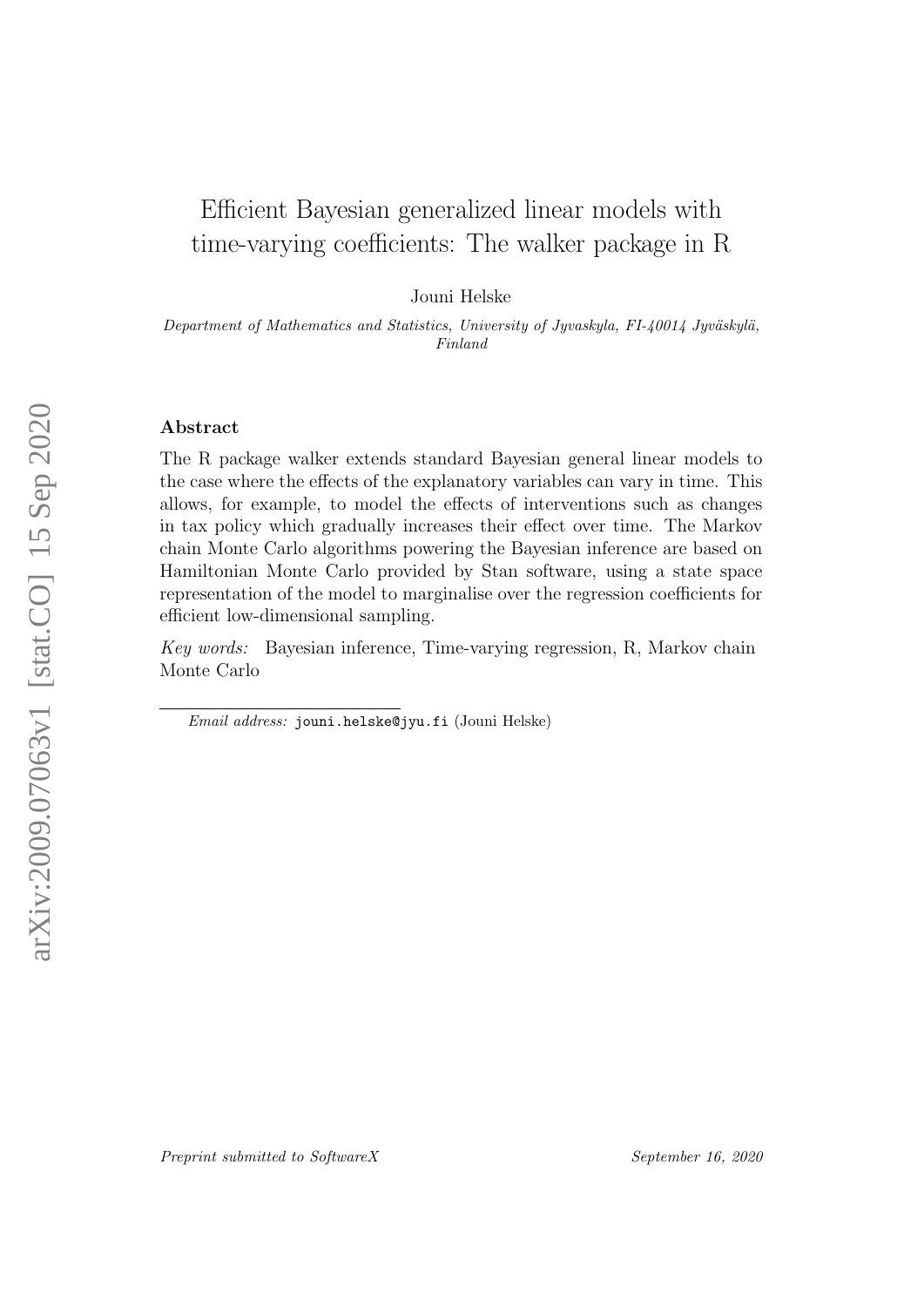# Required Metadata

# Current code version

| Nr.            | Code metadata description            | Please fill in this column                                                  |
|----------------|--------------------------------------|-----------------------------------------------------------------------------|
| C1             | Current code version                 | 0.4.1                                                                       |
| C <sub>2</sub> | Permanent link to code/repository    | $\frac{https://github.com/helske/walker}{https://github.com/helske/walker}$ |
|                | used for this code version           |                                                                             |
| C <sub>3</sub> | Code Ocean compute capsule           | none                                                                        |
| C <sub>4</sub> | Legal Code License                   | GPL3                                                                        |
| C5             | Code versioning system used          | git                                                                         |
| C6             | Software code languages, tools, and  | $R, Stan, C++.$                                                             |
|                | services used                        |                                                                             |
| C7             | Compilation requirements, operat-    | R version 3.4.0 and up, $C++14$ , R                                         |
|                | ing environments & dependencies      | packages bayesplot, BH, coda, dplyr,                                        |
|                |                                      | ggplot2, Hmisc, KFAS, methods,                                              |
|                |                                      | rlang, rstan, rstantools, Stan-                                             |
|                |                                      | Headers, Rcpp, RcppArmadillo,                                               |
|                |                                      | ReppEigen                                                                   |
| C8             | If available Link to developer docu- | https://cran.r-                                                             |
|                | mentation/manual                     | project.org/web/packages/walker/walker.pdf                                  |
| C9             | Support email for questions          | jouni.helske@iki.fi                                                         |

| Table 1: Code metadata |
|------------------------|
|                        |

## 1. Motivation and significance

Assume a time series of interest  $y_1, \ldots, y_T$  which is linearly dependent on the some other predictor time series  $X_1, \ldots, X_T$ , where  $X'_t = (x_{1t}, \ldots, x_{pt})'$ are the predictor variables at the time point  $t$ , and define linear-gaussian time series regression model as

<span id="page-1-0"></span>
$$
y_t = X_t'\beta_t + \epsilon_t, \quad t = 1, \dots, T,
$$
\n<sup>(1)</sup>

where  $\epsilon_t \sim N(0, \sigma_{\epsilon}^2)$  and  $\beta$  is a vector of p unknown regression coefficients (first one typically being the intercept term).

It is not always reasonable to assume that the relationship between  $y_t$ and some predictor  $x_{it}$  stays constant over  $t = 1, \ldots, T$ , the time period of interest. The convenient linear relationship approximation may hold well for only piecewise if the underlying relationship is nonlinear or when there are some unmeasured confounders alter the relationship between the measured variables. Allowing the regression coefficients to vary over time can in some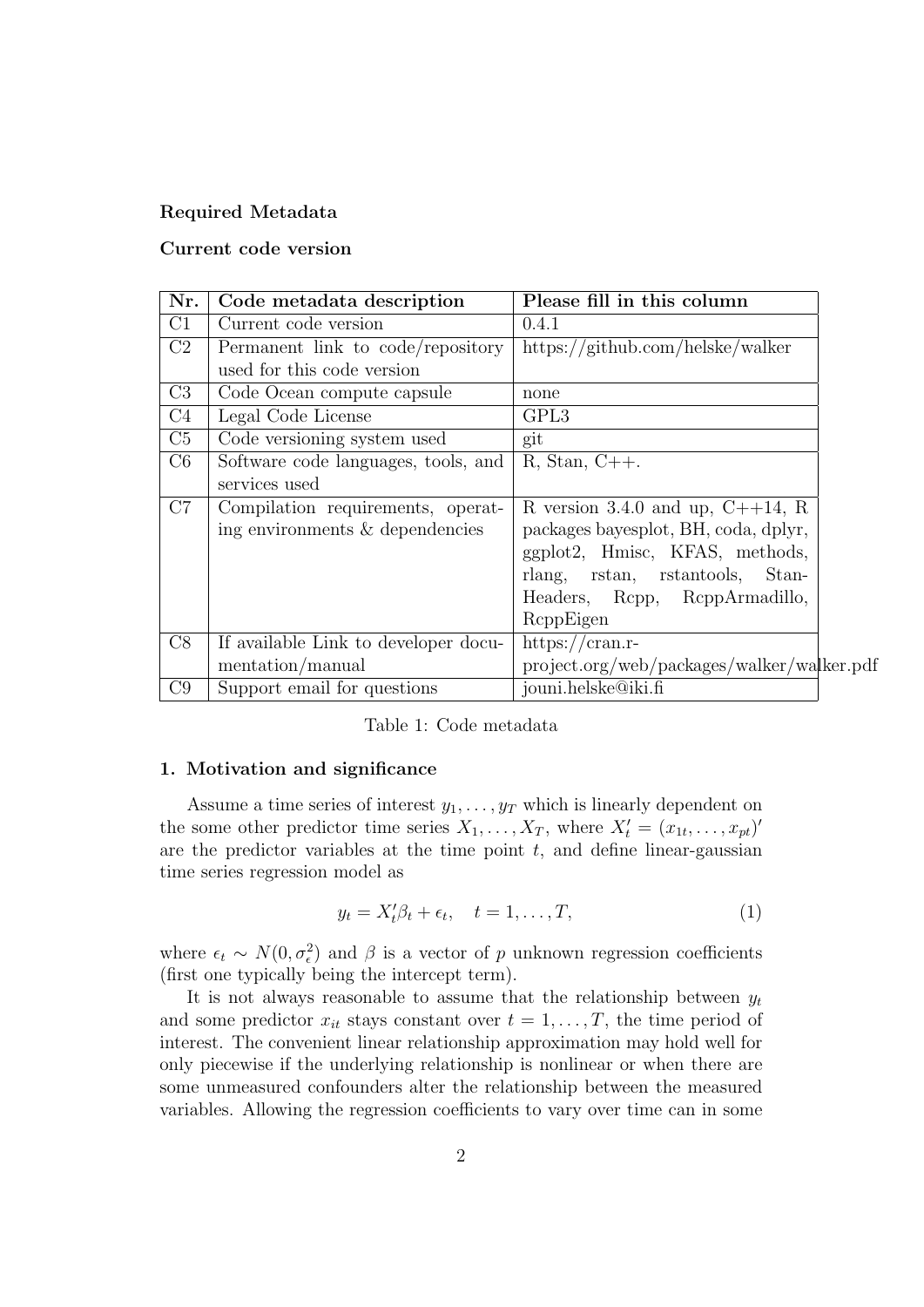instances alleviate these problems. It is also possible that our knowledge of the phenomena of interest already leads to suspect time-varying relationships (see, e.g., Chapter 1 in  $[1]$ ).

The basic time series regression model [\(1\)](#page-1-0) can be extended to allow the unknown regression coefficients  $\beta_t$  to vary over time. This can be done in various ways, for example, by constructing a semiparametric model based on kernel smoothing [\[2\]](#page-7-1), or parametrically by using dynamic Bayesian networks [\[3\]](#page-7-2) or state space models [\[4\]](#page-7-3). We follow the state space modelling approach and define a gaussian time series regression model with random walk coefficients as

<span id="page-2-0"></span>
$$
y_t = X_t'\beta_t + \epsilon_t,
$$
  

$$
\beta_{t+1} = \beta_t + \eta_t,
$$
 (2)

where  $\eta_t \sim N(0, D)$ , with D being  $p \times p$  diagonal matrix with diagonal elements  $\sigma_{i,\eta}^2$ ,  $i = 1, \ldots, p$ , and define a prior distribution for the first time point  $\beta_1$  as  $N(\mu_{\beta_1}, \sigma_{\beta_1}^2)$ . The bottom equation in [2](#page-2-0) defines a random walk process for the regression coefficients with  $D$  defining the degree of variability of the coefficients (with  $D = 0$  the model collapses to basic regression model).

Our goal is a Bayesian estimation of the unknown regression coefficients  $\beta_1,\ldots,\beta_T$  and standard deviations  $\sigma=(\sigma_{\epsilon},\sigma_{1,\eta},\ldots,\sigma_{p,\eta})$ . Although in principle we can estimate these using the general-purpose Markov chain Monte Carlo (MCMC) software such as Stan [\[5\]](#page-7-4) or BUGS [\[6\]](#page-7-5), these standard implementations can be computationally inefficient and prone to severe problems related to the convergence of the underlying MCMC algorithm due to the nature of our models of interest. For example in (block) Gibbs sampling approach we target the joint posterior  $p(\beta, \sigma | y)$  by sampling from  $p(\beta | \sigma, y)$  and  $p(\sigma|\beta, y)$ . But because of strong autocorrelations between the coefficients  $\beta$ at different time points, as well as with the associated standard deviation parameters, this MCMC scheme can lead to slow mixing. Also, the total number of parameters to sample increases with the number of data points T. Although the Hamiltonian Monte Carlo algorithms offered by Stan are typically more efficient exploring high-dimensional posteriors than Gibbs-type algorithms, we still encounter similar problems.

An alternative solution used by the R [\[7\]](#page-7-6) package walker is based on the property that model [\(2\)](#page-2-0) can be written as a linear gaussian state space model (see, e.g., Section 3.6.1 in [\[8\]](#page-7-7)). This allows us to marginalize the regression coefficients  $\beta$  during the MCMC sampling by using the Kalman filter leading to a fast and accurate inference of marginal posterior  $p(\sigma|y)$ . Then, the corresponding joint posterior  $p(\sigma, \beta | y) = p(\beta | \sigma, y)p(\sigma | y)$  can be obtained by simulating the regression coefficients given marginal posterior of standard deviations. This sampling can be performed for example by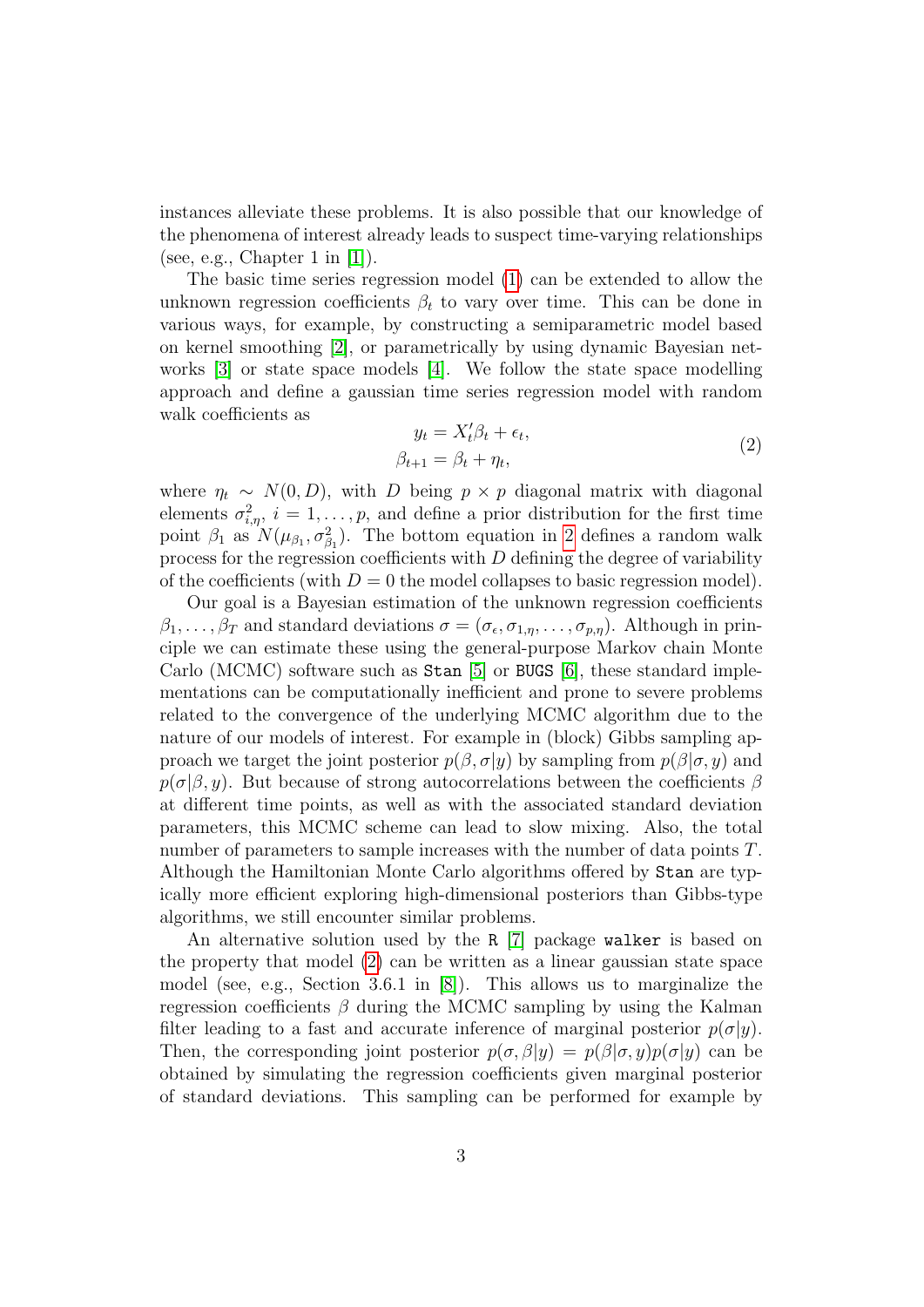simulation smoothing algorithm [\[9\]](#page-7-8).

The marginalization of regression coefficients cannot be directly extended to generalized linear models such as Poisson regression, as the marginal loglikelihood is intractable. However, it is possible to use Gaussian approximation of this exponential state space model [\[10\]](#page-7-9), and the resulting samples from the approximating posterior can then be weighted using the importance sampling type correction [\[11\]](#page-7-10), leading again to asymptotically exact inference.

When modelling the regression coefficients as a simple random walk, the posterior estimates of these coefficients can have large short-term variation which might not be realistic in practice. One way of imposing more smoothness for the estimates is to switch from random walk coefficients to integrated second order random walk coefficients, defined as

$$
\beta_{t+1} = \beta_t + \nu_t,
$$
  

$$
\nu_{t+1} = \nu_t + \xi_t,
$$

with  $\xi_t \sim N(0, D_{\xi})$ . This is a local linear trend model [\[12\]](#page-8-0) (also known as an integrated random walk), with the restriction that there is no noise on the  $\beta$  level. For this model, we can apply the same estimation techniques as for the random walk coefficient case. More complex patterns for  $\beta$  are also possible. For example, we can define that  $\beta_{t+1} \sim N(\beta_t, \gamma_t \sigma_{\eta})$  where  $\gamma_1, \ldots, \gamma_T$  is known monotonically decreasing sequence of values leading to a case where  $\beta_t$  gradually converges to constant over time.

#### <span id="page-3-2"></span>2. Software description

A stable version of walker is available at CRAN<sup>[1](#page-3-0)</sup>, while the current de-velopment version can be installed from Github<sup>[2](#page-3-1)</sup>. The MCMC sampling is handled by rstan [\[13\]](#page-8-1), the R interface to Stan, while the model definitions and analysis of the results are performed in R, leading to fast and flexible modelling.

For defining the models, the walker package uses similar Wilkinson-Rogers model formulation syntax [\[14\]](#page-8-2) as, for example, basic linear model function lm in R, but the formula for walker also recognizes two custom functions, rw1 and rw2 for random walk and integrated random walk respectively. For example, by typing

<span id="page-3-0"></span><sup>1</sup>https://cran.r-project.org/package=walker

<span id="page-3-1"></span><sup>2</sup>https://github.com/helske/walker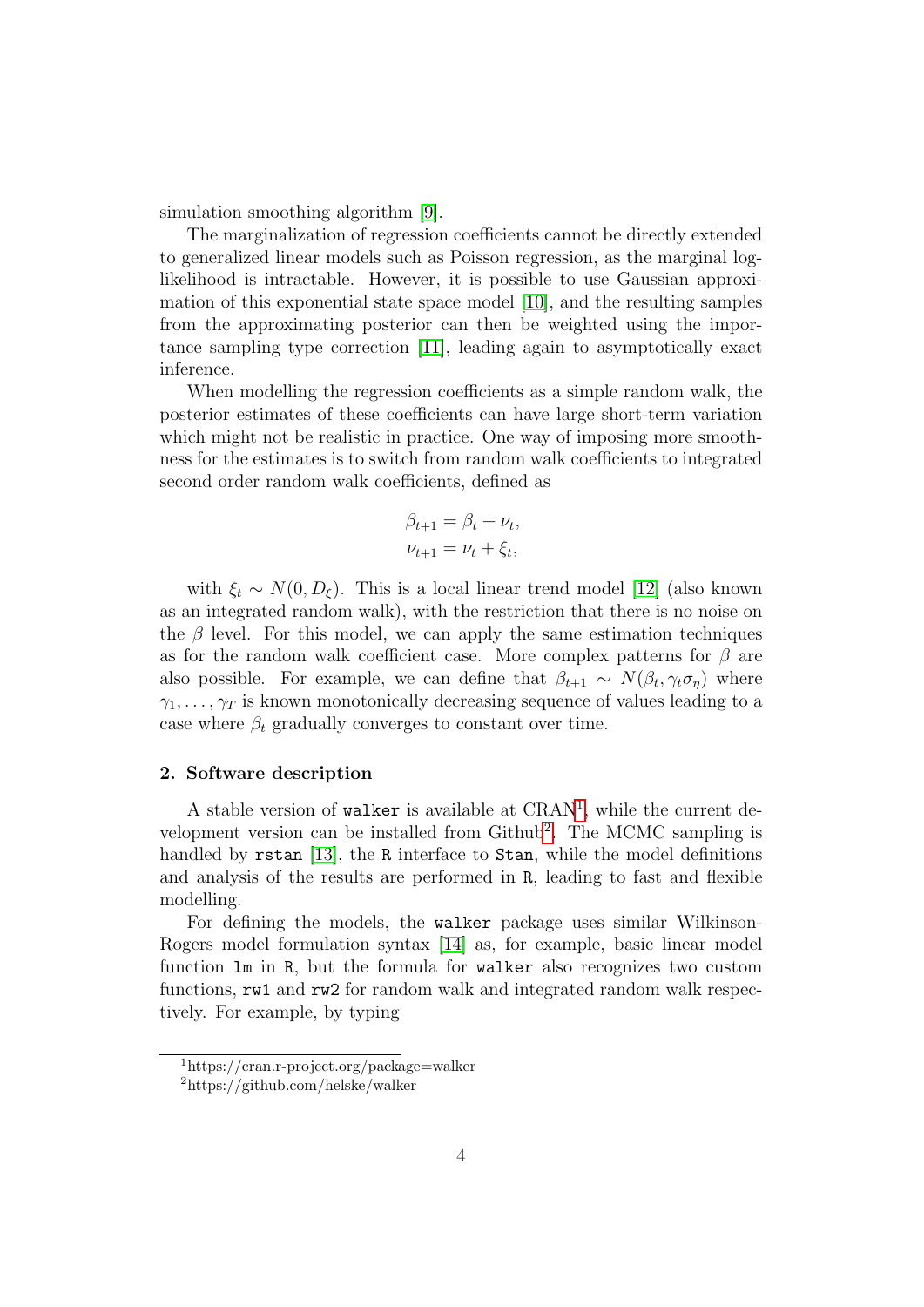```
fit \le walker(y \le 0 + x +
  rw1( z, beta = c(0, 1), sigma = c(0, 1),
  signa_y = c(0, 1)
```
we define a model with time-invariant coefficient for predictor  $x$ , and first order random walk coefficients for z and time-varying intercept term. Priors for  $\beta$  (including the intercept) and  $\sigma$  are defined as vectors of length two which define the mean and standard deviation of the normal distribution respectively (for standard deviation parameters the prior is truncated at zero).

Function walker creates the model based on the formula and the prior definitions, and then calls the sampling function from the rstan package. The resulting posterior samples can be then converted to a data frame format using the function as.data.frame for easy visualization and further analysis.

In addition to the main functions walker for the Gaussian case and walker\_glm for the Poisson and negative binomial models, the package contains additional functions for visualization of the results (e.g., plot\_coef and pp\_check) and out-of-sample prediction (function predict). Also, as the modelling functions return the full stanfit used in MCMC sampling, this object can be analysed using many general diagnostic and graphical tools provided by several Stan related R packages such as ShinyStan [\[15\]](#page-8-3).

#### 3. Illustrative Examples

As an illustrative example, let us consider a observations  $y$  of length  $n = 100$ , generated by random walk (i.e. time varying intercept) and two predictors. First we simulate the coefficients, predictors and the observations:

```
set.seed(1)
n < -100beta1 <- cumsum(c(0.5, rnorm(n - 1, 0, sd = 0.05)))beta2 <- cumsum(c(-1, rnorm(n - 1, 0, sd = 0.15)))x1 \leftarrow \text{norm}(n, \text{mean} = 2)x2 \leftarrow \cos(1:n)rw \leftarrow cumsum(rnorm(n, 0, 0.5))signal \leq rw + beta1 * x1 + beta2 * x2
y \leftarrow \text{rnorm}(n, \text{signal}, 0.5)
```
Then we can call function walker. As noted in Section [2](#page-3-2) the model is defined as a simple formula object, and in addition to the prior definitions we can pass various arguments to the sampling method of rstan, such as the number of iterations iter and the number of chains chains to be used for the MCMC (default values for these are 2000 and 4 respectively).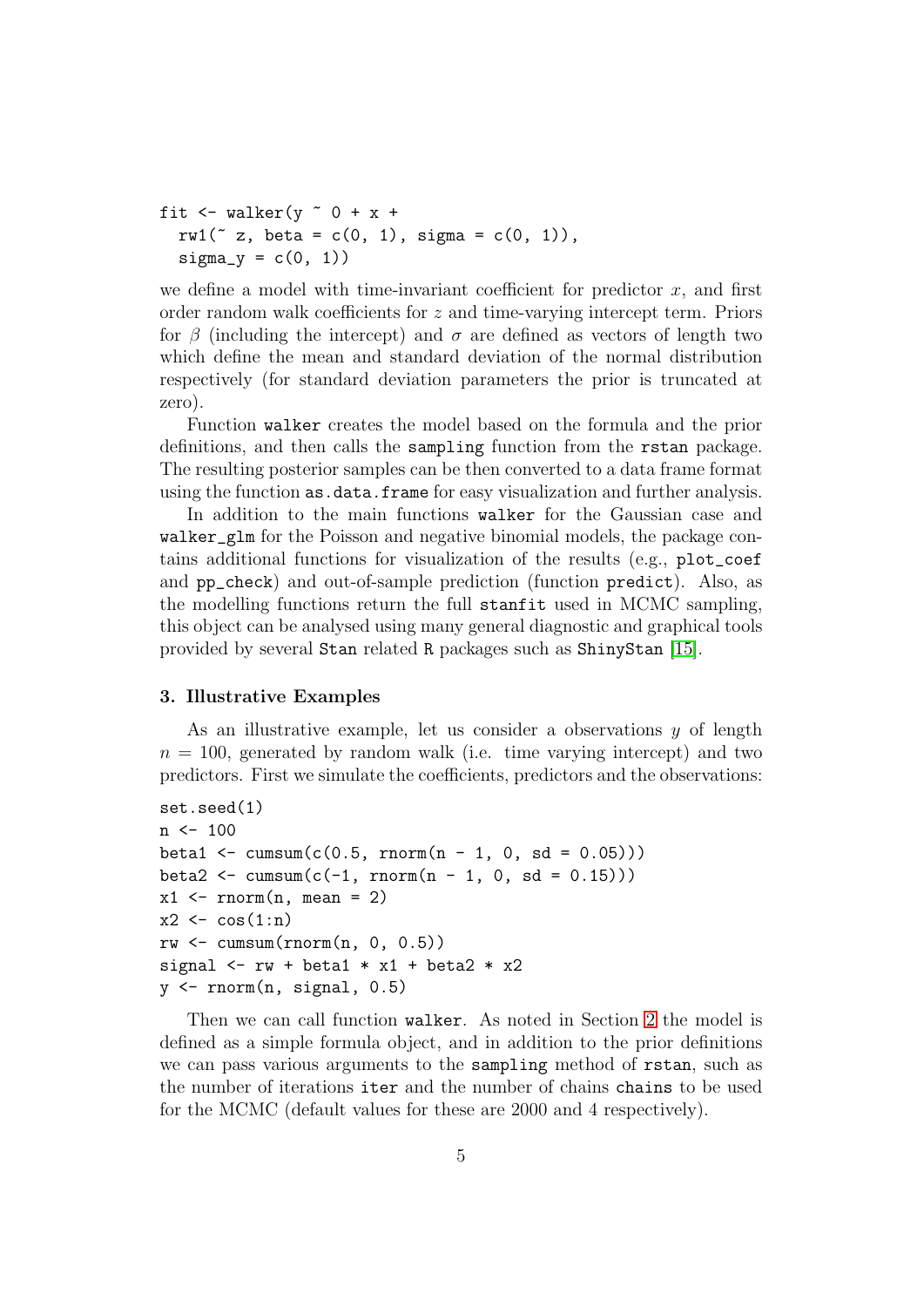```
fit \le walker(y \degree 0 + rw1(\degree x1 + x2,
  beta = c(0, 10), sigma = c(0, 10)),
  signa_y = c(0, 10), chains = 2, seed = 1)
```
The output of walker is walker\_fit object, which is essentially a list with stanfit from Stan's sampling function, the original observations y and the covariate matrix xreg. This allows us to use all the postprocessing functions for stanfit objects.

Figure [1](#page-6-0) shows how walker recovers the true coefficient processes relatively well: The posterior intervals contain the true coefficients and the posterior mean estimates closely follow the true values. For drawing the figure, we first use function as.data.frame to extract our posterior samples of the coefficients as data frame, then use packages  $dplvr$  [\[16\]](#page-8-4) and ggplot2 [\[17\]](#page-8-5) to summarise and plot the posterior means and 95% posterior intervals respectively:

```
library(dplyr)
library(ggplot2)
sumr <- as.data.frame(fit, "tv") %>%
  group_by(variable, time) %>%
  summarise(mean = mean(value), lwr = quantile(value, 0.025),
    upr = quantile(value, 0.975))
sumr$true <- c(rw, beta1, beta2)
ggplot(sumr, aes(y = mean, x = time, colour = variable)) +geom_ribbon(aes(ymin = lwr, ymax = upr, fill = variable),
    \text{colour} = \text{NA}, \text{alpha} = 0.2) +geom\_line(aes(linotype = "Estimate"), lwd = 1) +geom_line(aes(y = true, linetype = "True"), 1wd = 1) +
  scale_linetype_manual(values = c("solid", "dashed")) +
  theme_bw() + xlab("Time") + ylab("Value") +
  theme(legend.position = "bottom",
    legend.title = element_blank())
```
More examples can be found in the package vignette and function documentation pages (e.g. typing vignette("walker") or ?walker\_glm in R), including a comparison between the marginalization approach of walker and "naive" implementation with Stan, and an example on the scalability.

## 4. Impact and conclusions

The walker package extends standard Bayesian generalized linear models to flexible time-varying coefficients case in a computationally efficient man-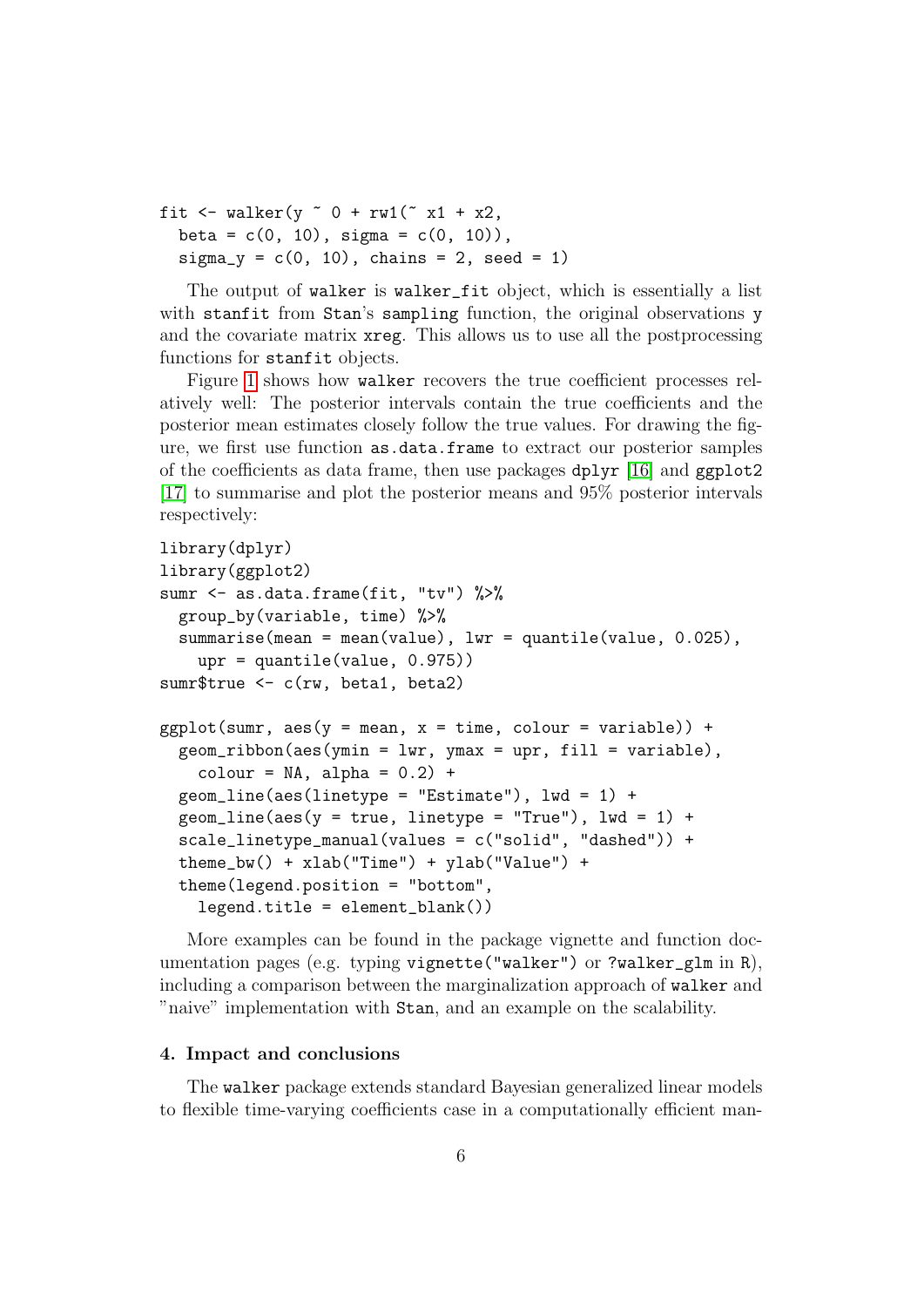

<span id="page-6-0"></span>Figure 1: Posterior means (solid lines) and 95% posterior intervals (shaded areas) of the time-varying regression coefficients and the true data generating values (dashed lines) of the illustrative example.

ner, which allows researchers in economics, social sciences and other fields to relax the sometimes unreasonable assumption of a stable, time-invariant relationship between the response variable and (some of) the predictors. Similar methods have been previously used in maximum likelihood setting for example in studying the diminishing effects of advertising [\[18\]](#page-8-6) and demand for international reserves [\[19\]](#page-8-7).

There are several ways how walker can be extended in the future. There are already some plans for additional forms of time-varying coefficients (such as a stationary autoregressive process), support for more priors and additional distributions for the response variables (e.g., negative binomial).

# 5. Conflict of Interest

We wish to confirm that there are no known conflicts of interest associated with this publication and there has been no significant financial support for this work that could have influenced its outcome.

# Acknowledgements

This work has been supported by the Academy of Finland research grants 284513, 312605, and 311877.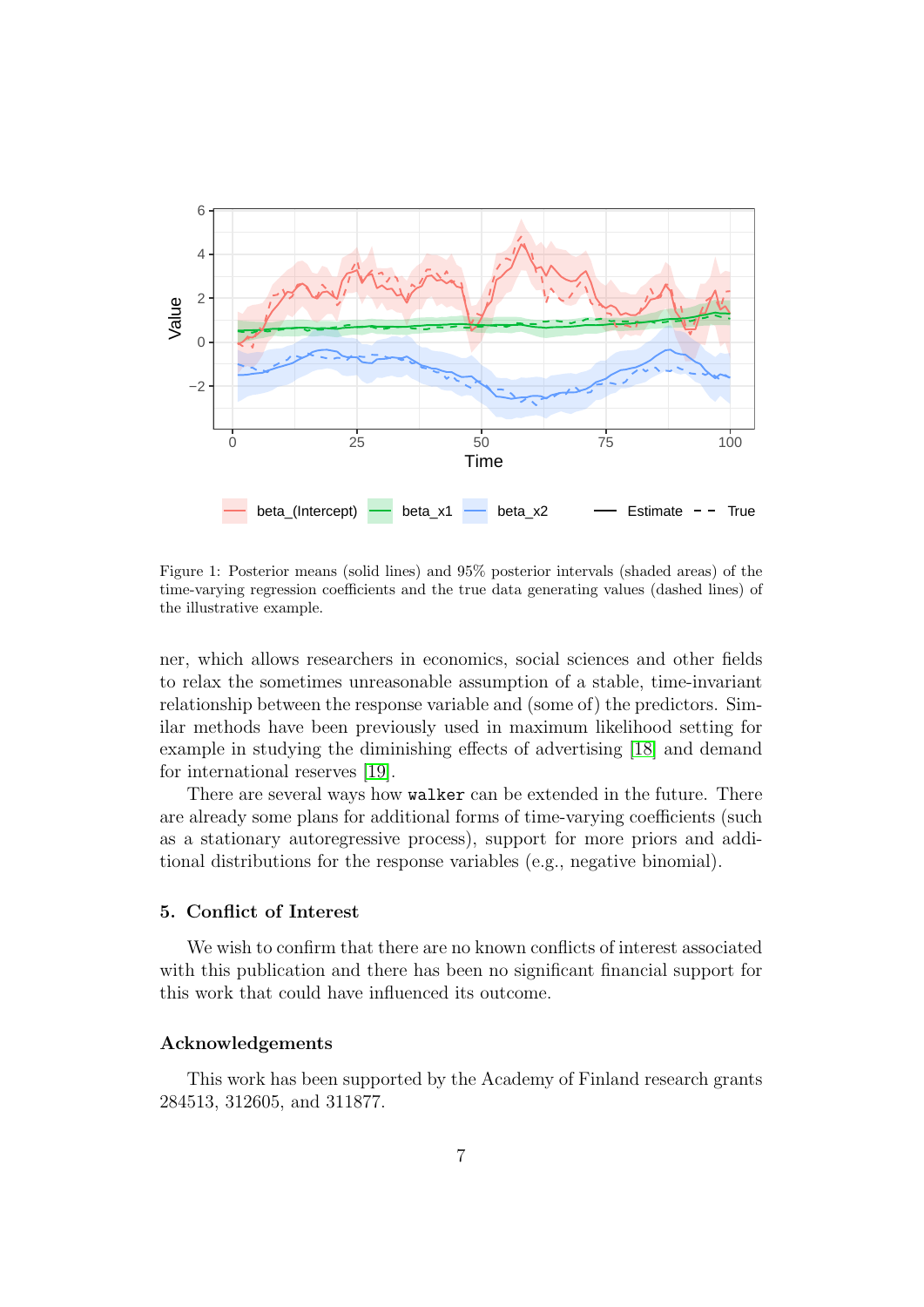## References

- <span id="page-7-0"></span>[1] M. Moryson, Testing for random walk coefficients in regression and state space models, Springer Science & Business Media, 2012.
- <span id="page-7-1"></span>[2] P. M. Robinson, Nonparametric estimation of time-varying parameters, in: Statistical analysis and forecasting of economic structural change, Springer, 1989, pp. 253–264.
- <span id="page-7-2"></span>[3] P. Dagum, A. Galper, E. Horvitz, Dynamic network models for forecasting, in: Proceedings of the Eighth Conference on Uncertainty in Artificial Intelligence, UAI 92, Morgan Kaufmann Publishers Inc., San Francisco, CA, USA, 1992, p. 4148.
- <span id="page-7-3"></span>[4] A. C. Harvey, G. D. A. Phillips, The estimation of regression models with time-varying parameters, in: M. Deistler, E. Fürst, G. Schwödiauer (Eds.), Games, Economic Dynamics, and Time Series Analysis, Physica-Verlag HD, Heidelberg, 1982, pp. 306–321.
- <span id="page-7-4"></span>[5] Stan Development Team, [The Stan C++ Library,](https://mc-stan.org/) version 2.15.0 (2016). URL <https://mc-stan.org/>
- <span id="page-7-5"></span>[6] D. J. Lunn, A. Thomas, N. Best, D. Spiegelhalter, WinBUGS - A Bayesian modelling framework: Concepts, structure, and extensibility (Oct 2000). [doi:10.1023/A:1008929526011](https://doi.org/10.1023/A:1008929526011).
- <span id="page-7-6"></span>[7] R Core Team, [R: A Language and Environment for Statistical Comput](https://www.R-project.org/)[ing,](https://www.R-project.org/) R Foundation for Statistical Computing, Vienna, Austria (2020). URL <https://www.R-project.org/>
- <span id="page-7-7"></span>[8] J. Durbin, S. J. Koopman, Time Series Analysis by State Space Methods, 2nd Edition, Oxford University Press, New York, 2012.
- <span id="page-7-8"></span>[9] J. Durbin, S. J. Koopman, A simple and efficient simulation smoother for state space time series analysis, Biometrika 89 (2002) 603–615.
- <span id="page-7-9"></span>[10] J. Durbin, S. J. Koopman, Monte Carlo maximum likelihood estimation for non-Gaussian state space models, Biometrika 84 (3) (1997) 669–684.
- <span id="page-7-10"></span>[11] M. Vihola, J. Helske, J. Franks, [Importance sampling type estimators](https://onlinelibrary.wiley.com/doi/abs/10.1111/sjos.12492) [based on approximate marginal MCMC,](https://onlinelibrary.wiley.com/doi/abs/10.1111/sjos.12492) Scandinavian Journal of Statistics (2020). [doi:10.1111/sjos.12492](https://doi.org/10.1111/sjos.12492). URL [https://onlinelibrary.wiley.com/doi/abs/10.1111/sjos.](https://onlinelibrary.wiley.com/doi/abs/10.1111/sjos.12492) [12492](https://onlinelibrary.wiley.com/doi/abs/10.1111/sjos.12492)